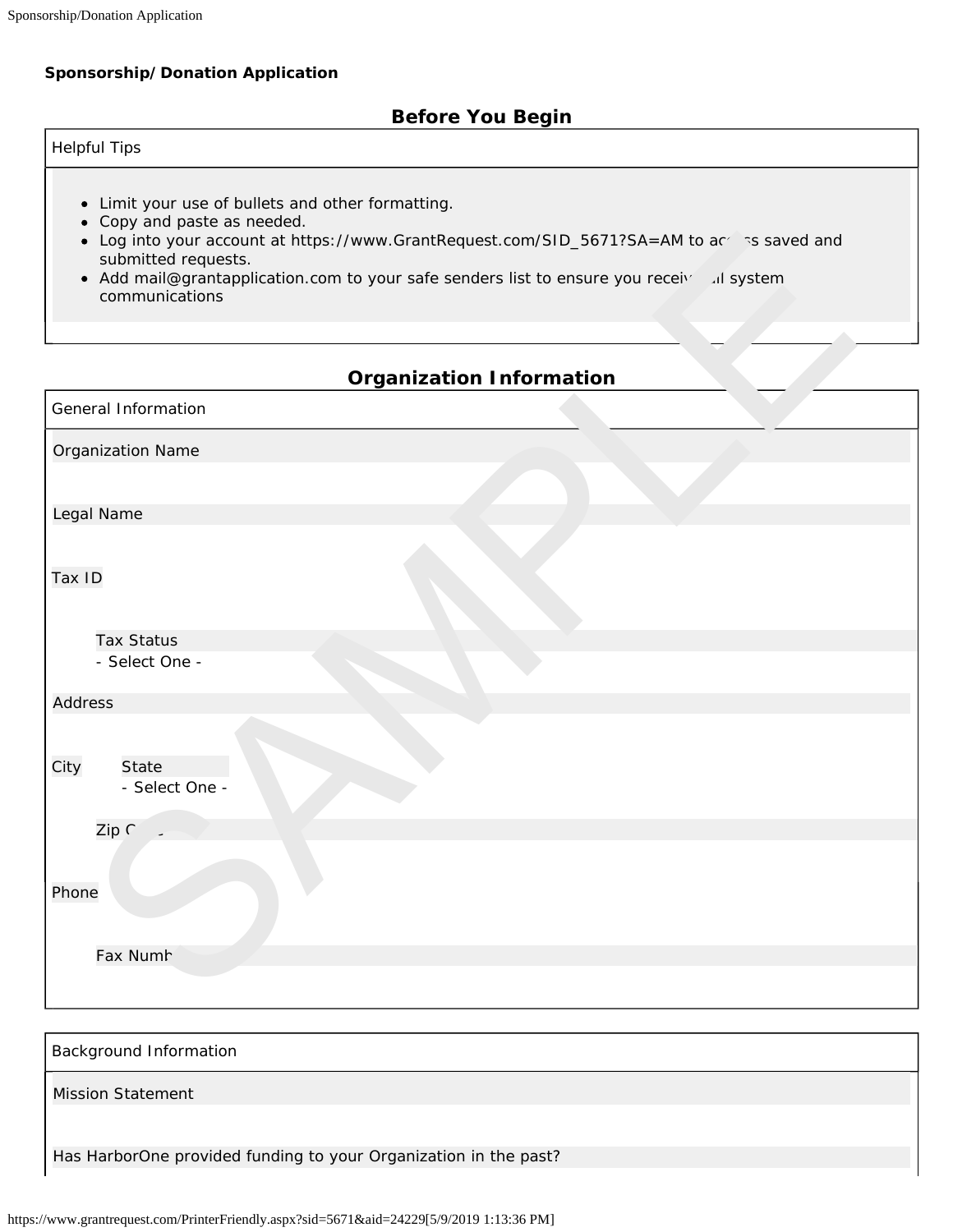| orship/Donation Application                                                                |
|--------------------------------------------------------------------------------------------|
| Yes                                                                                        |
| If yes, please describe                                                                    |
| include \$ amounts and dates                                                               |
| HarborOne Relationships                                                                    |
| list any contacts your organization may have with HarborOne                                |
| Annual Organization Budget                                                                 |
|                                                                                            |
|                                                                                            |
| Organization Classification                                                                |
| Organization Ty,<br>Please select the classifications that best describe your Organizatior |
| <b>Ethnicity Served</b>                                                                    |
| Select all that apply                                                                      |
|                                                                                            |
| <b>Ation</b><br>Cor<br>t Info                                                              |
| Organization Primary Contact                                                               |
| Prefix<br><b>First Name</b><br>M <sup>3</sup> He Initial                                   |
| - Select One -                                                                             |
| Last Name                                                                                  |
|                                                                                            |
| <b>Title</b>                                                                               |
|                                                                                            |
| Office Phor                                                                                |
|                                                                                            |
| hsion<br>Ex                                                                                |
|                                                                                            |
| E-mail                                                                                     |
|                                                                                            |

| Request Primary Contact |                                      |                |  |  |
|-------------------------|--------------------------------------|----------------|--|--|
| No                      | Same as Organization Primary Contact |                |  |  |
| Prefix                  | <b>First Name</b>                    | Middle Initial |  |  |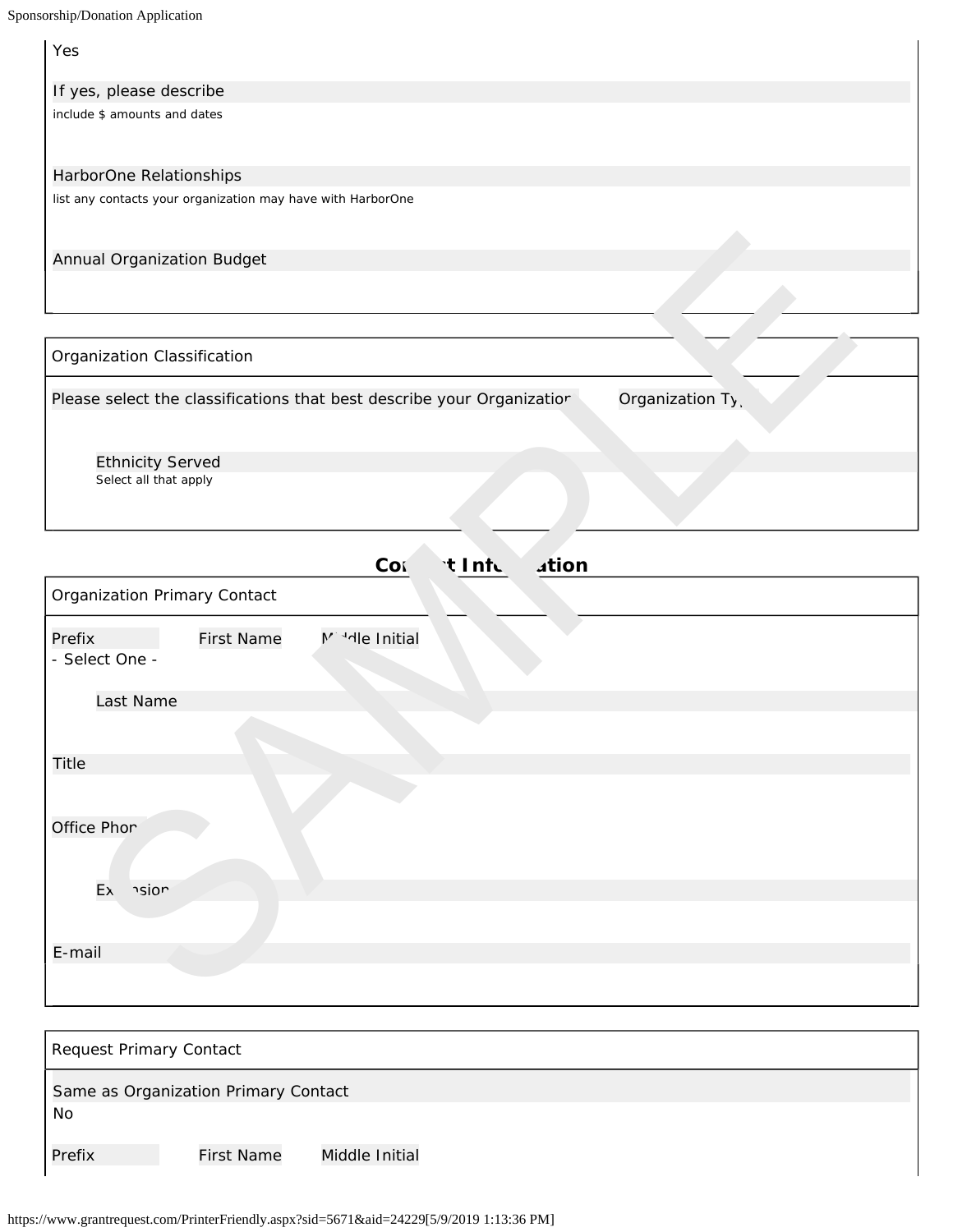Sponsorship/Donation Application

| - Select One - |  |
|----------------|--|
| Last Name      |  |
|                |  |
| <b>Title</b>   |  |
|                |  |
| Office Phone   |  |
|                |  |
| Extension      |  |
|                |  |
| E-mail         |  |
|                |  |
|                |  |

# **Request Information**

| Extension                                                                                                                          |
|------------------------------------------------------------------------------------------------------------------------------------|
|                                                                                                                                    |
| E-mail                                                                                                                             |
|                                                                                                                                    |
| <b>Request Information.</b>                                                                                                        |
| Request Information                                                                                                                |
| Request Amount                                                                                                                     |
| any?<br>Of the requested amount, what is the do<br>n portic<br>(Please deduct the cost of meals, advertisements, or c 3.<br>enses) |
| Project Title                                                                                                                      |
| Project Description                                                                                                                |
| (If you are submitting an annur<br>** please detail al.<br>nts and sponsorship opportunities included for the year)                |
| Is an event part of this requ<br>$t$ ?<br>Yes                                                                                      |
| event is included, pi<br>se choose which type of event<br>If                                                                       |
| Br<br>kfast                                                                                                                        |
| Time of Event                                                                                                                      |
| Please include registration time<br>ktail hour time or event start time.                                                           |
| Address of the event                                                                                                               |
| Please include restaurant name or function hall name                                                                               |
| How many tickets/golfers/seats, etc. are included?                                                                                 |
| Does this request include an ad?                                                                                                   |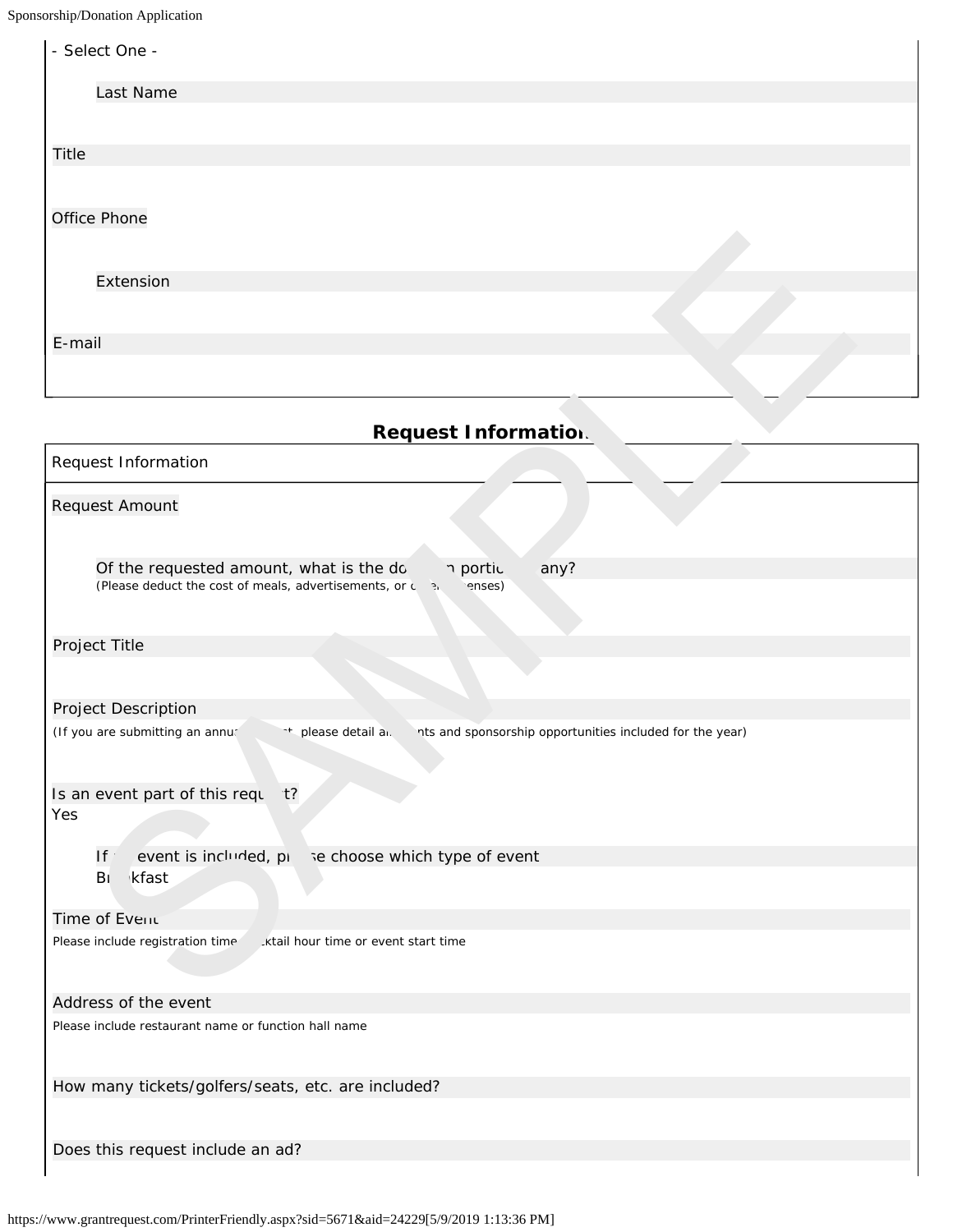Yes

What is the ad size (wxh)? What is the ad deadline?

Is the ad color or black & white

Whose email address should we send the ad to?

|  |  |  |  | Please select the classifications that best describe this particular project. |  |
|--|--|--|--|-------------------------------------------------------------------------------|--|
|  |  |  |  |                                                                               |  |

|--|

Age Group

Gender

Ethnicity Program Area Type of Support

Request Classification

Population Served

## Con. **This Reinvestment Act (CRA)**

Community Reinvestmen \ct (RA) Information

This section on the applicat in will help us to determine if your event serves a majority of low-moderate income individuals thus meeting certain requirements of the Community Reinvestment Act (CRA). Please complete all the questions the roughly is rot this section it is also important to first determine a definition of "Low-to-Moderate" (LMI) ettains to the specific event to which you are seeking funds. For the purpose of this application, this definition is used to describe a population who meets one the following criteria: Leader the classification<br>
Se solect the classifications that best describe this particular project.<br>
Second the classifications that best describe this particular project.<br>
Second<br>
Second Second Second Content of the con

- Annual earnings are less than 80% of the HUD Area Median Income
- At or below 200% of the national poverty level
- The population served is homeless
- The population served is indigent
- The population served qualifies for free/reduced school lunch
- The population is located in an LMI census tract
- Or the project/program is part of a targeted revitalization/stabilization plan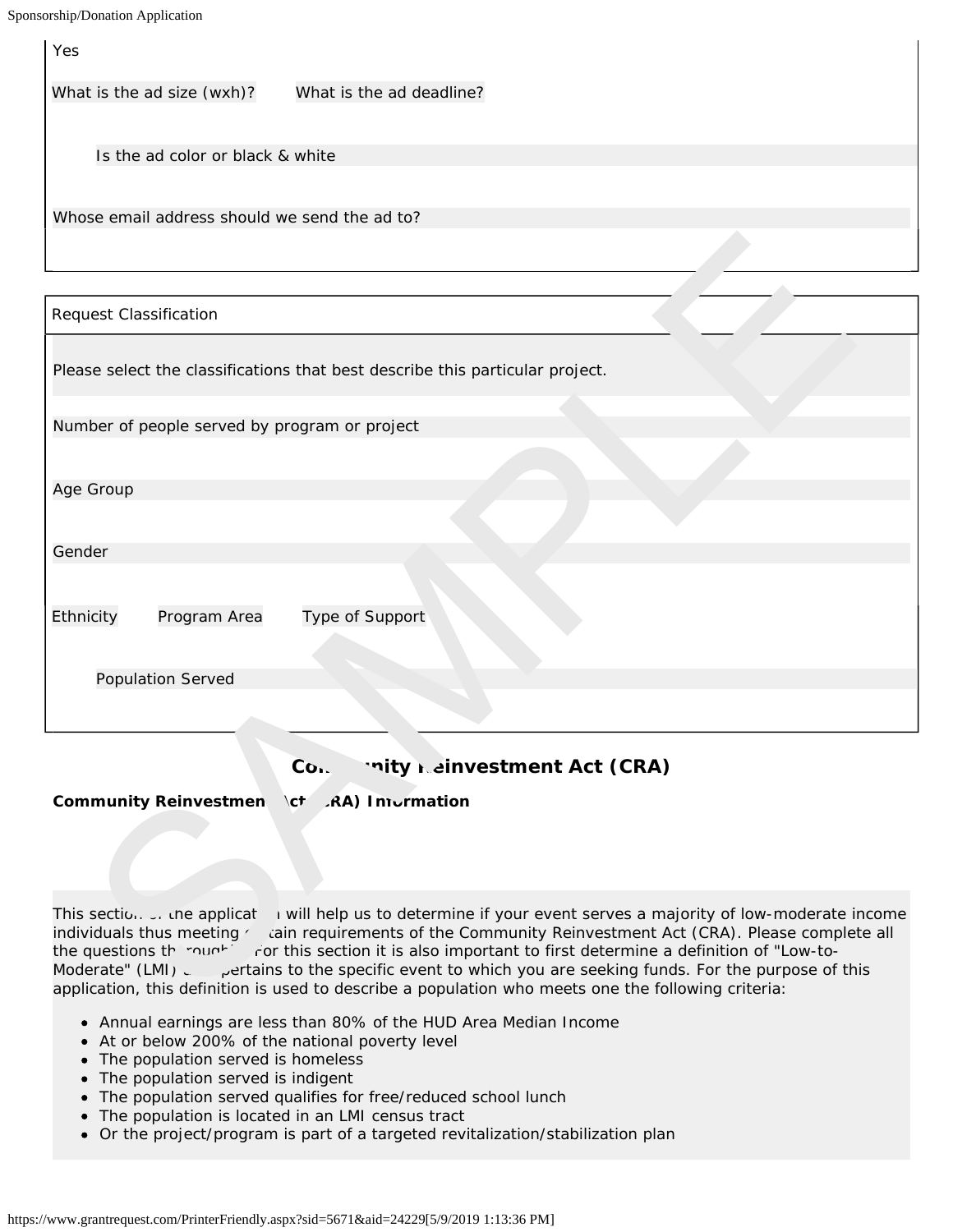#### **Please answer the following questions to help us determine if your project/program is a qualified CRA grant/donation.**

1. Based on the above, please select the quantitative criteria utilized to qualify the population served by your program as LMI.

If the primary population served by your program does not meet one of the above criteria, then please put"Not LM valified". If multiple criteria exist, choose the one that describes the majority of the population.

Annual earnings are less than 80% of the HUD Area Median Income

2. Is 51% or more of the population to be served by your program low-to-moderation income?

If you answered "Not LMI Qualified" to the previous question, then please select "No". Yes

How is LMI information determined If Not LMI Qualified, please leave blank

#### LMI Data Current as of

If Not LMI Qualified, please leave blank

Please determine if your event supports the low- $\infty$  derate in the population in one of the following Community Development areas:

- Affordable Housing- The even<sup>ther</sup> promots the creation of promotion of affordable housing (including rental and owner occupied), provides services services services values tance such as credit counseling, homebuyer and home maintenance counseling, and, final planning or other financial services related to homeownership targeted to low-to-moderate income individual in milies. primary population accredity your program data meat meat the attack of the proportion. Then places put/Not UV colified. If multipled and more than the multipled of the population to be served by your program low-to-mode.
- Community Services- the event provides community services targeted to low-to-moderate income individuals/familie  $\frac{1}{\sqrt{2}}$  ing but not limited to educational services, health and social services, job training, day care  $s$  vice.
- Neighborhood Revitation- the event supports activities that stabilize or revitalize low-to-moderate income neighborhood designated disagreed, or distressed, underserved middle-income areas.
- Small Business- The event promotes economic development by providing financing, services or technical assis<sup>2</sup> **businesses with annual revenues of \$1 million or less.**

#### Communiv Devri Juent Area

Based on the please select the Community Development area which best describes how your event supports the low-to-moderate income population. If your program does support any of these areas, or if you answered "No" to the previous question, please select "N/A" Affordable Housing

## Community Development Decscription

Please describe how your organization collects data to support that your event serves low-moderate income individuals. Please also describe how your event serves and impacts the low-to-moderate income population in the selected Community Development area in the previous question. If you answered "N/A" to the previous question, please enter "N/A".

## **Attachments**

Attachments - Please select files and click the Upload button.